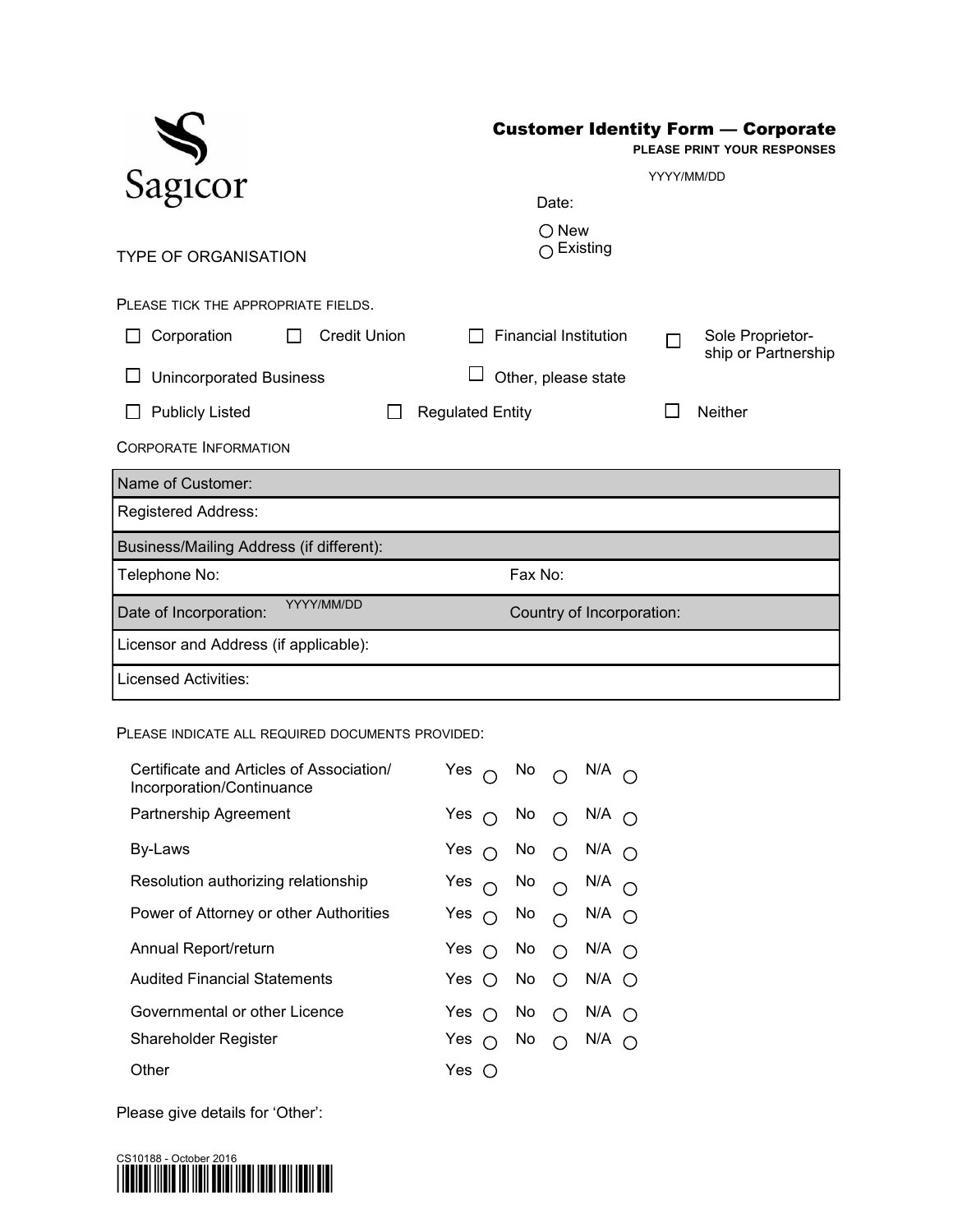

**PLEASE PRINT YOUR RESPONSES**

CORPORATE STRUCTURE

Nature of Business:

Products and Services Offered:

Location of Branches/Agencies (if applicable):

If applicable, please provide the name and address of the parent company as well as the same for subsidiaries and affiliates. If the Company is part of a group, kindly attach an organizational chart describing the structure.

Parent Company:

Business/Mailing Address:

Name of Subsidiary(ies):  $\%$  Owned by Parent:

Address of Subsidiary(ies):

Name of Affiliate(s):  $\%$  Owned by Parent:

Address of Affiliate(s):

If the requested information exceeds the fields provided, kindly attach a separate sheet.

BUSINESS ACTIVITIES

Is the Parent Company, any subsidiary or affiliate engaged in the following activities?

| Professional Service Provider                                | <b>Yes</b> | $\left( \right)$ | No        | ∩                |
|--------------------------------------------------------------|------------|------------------|-----------|------------------|
| Internet Gambling or Casino Operations                       | Yes        | ∩                | No.       | ∩                |
| Real Estate                                                  | Yes        | ∩                | No        | ∩                |
| Motor Vehicle Sales                                          | <b>Yes</b> | Ő                | No.       | Ő                |
| <b>Courier Services</b>                                      | Yes        | Ő                | No        | $\cup$           |
| Gaming House                                                 | Yes.       | $\left( \right)$ | No.       | $\left( \right)$ |
| Jewellers                                                    | Yes.       | $\bigcirc$       | No.       | $\bigcirc$       |
| Pool Betting                                                 | Yes        | ∩                | No        | ∩                |
| National Lottery/On-line Betting Games                       | Yes        | ∩                | No        | ◯                |
| <b>Charitable Organizations</b>                              | Yes        | ∩                | No.       | ∩                |
| <b>Cash Intensive Businesses</b>                             | Yes        | Ő                | <b>No</b> | Ő                |
| Money Service Business (e.g. foreign exchange<br>house, etc) | Yes        | ∩                | No        |                  |
|                                                              |            |                  |           |                  |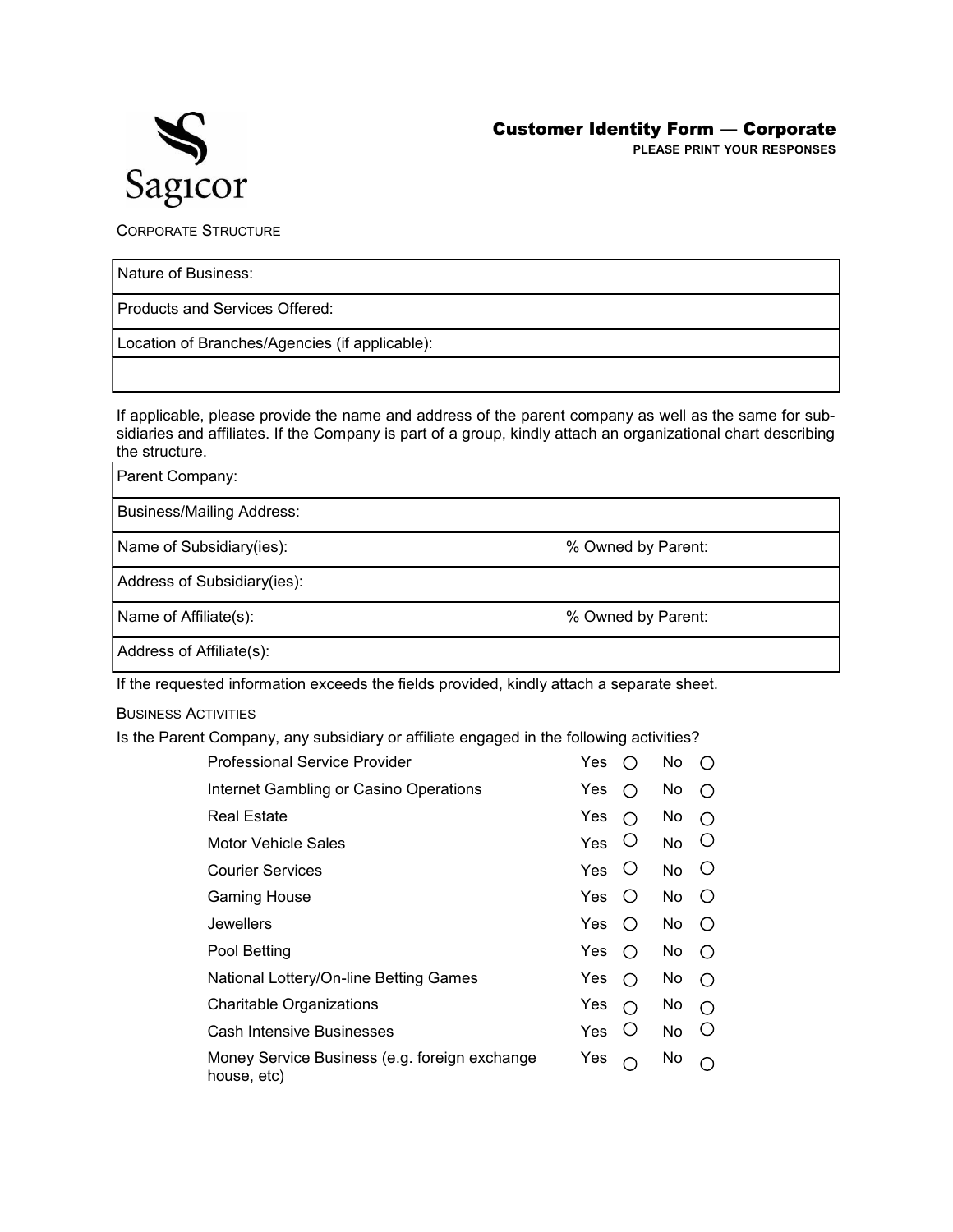

CORPORATE DIRECTORS, OFFICERS AND AUTHORIZED SIGNATORIES' INFORMATION

Please complete the below fields for all directors, officers, proxies, senior management and authorized signatories. Two pieces of valid government issued photographic identification and/or social security documents must be presented in respect of each director, officer, proxy, senior manager and authorized signatory named on this form. The residential address of each person must be confirmed by a recent original utility bill, bank statement, civil register or other governmental correspondence.

| Name & Residential<br>Address | Date of Birth & Country<br>of Citizenship | <b>Business Relationship</b><br>(e.g. director, etc) &<br>Occupation | Authorized Signatory<br>(Yes/No) |
|-------------------------------|-------------------------------------------|----------------------------------------------------------------------|----------------------------------|
|                               |                                           |                                                                      |                                  |
|                               |                                           |                                                                      |                                  |
|                               |                                           |                                                                      |                                  |
|                               |                                           |                                                                      |                                  |
|                               |                                           |                                                                      |                                  |
|                               |                                           |                                                                      |                                  |
|                               |                                           |                                                                      |                                  |
|                               |                                           |                                                                      |                                  |
|                               |                                           |                                                                      |                                  |

Please note if the requested information exceeds the fields provided, kindly attach a separate sheet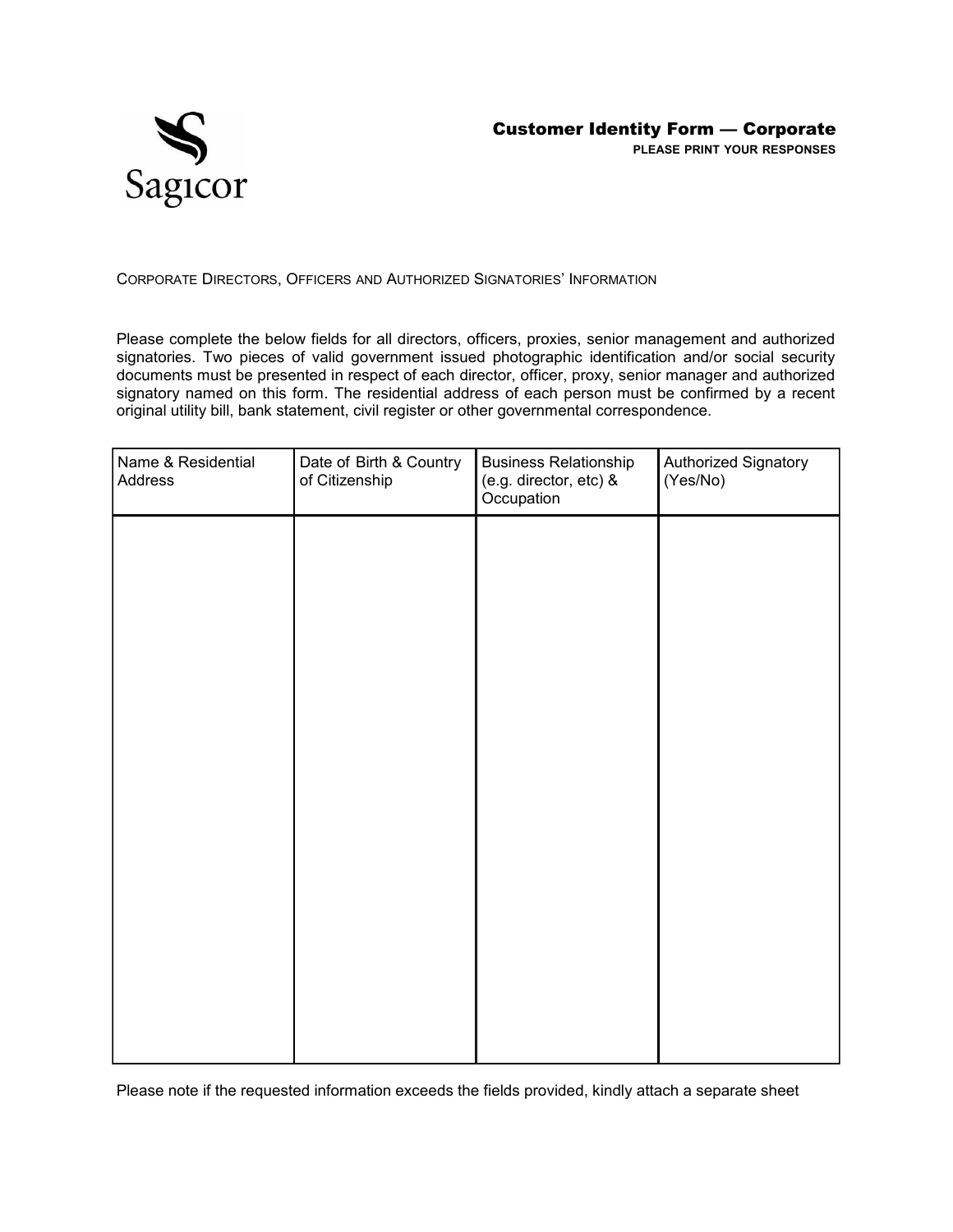

SHAREHOLDER AND BENEFICIAL OWNER INFORMATION

For **private companies** only, information must be provided for each shareholder owning or controlling 10% or more of shares of the company as well as all beneficial owners. Beneficial ownership refers to a person on whose behalf an account is opened, a business relationship is established or a transaction concluded.

Two pieces of valid government issued photographic identification and/or social security documents must be presented in respect of each director, officer, senior manager and authorized signatory named on this form. The residential address of each person must be confirmed by a recent original utility bill, bank statement or correspondence from a government agency.

| Name & Residential<br>Address | Date of Birth & Country<br>of Citizenship | <b>Business Relationship)</b><br>& Occupation | Authorized Signatory<br>(Yes/No) |
|-------------------------------|-------------------------------------------|-----------------------------------------------|----------------------------------|
|                               |                                           |                                               |                                  |
|                               |                                           |                                               |                                  |
|                               |                                           |                                               |                                  |
|                               |                                           |                                               |                                  |
|                               |                                           |                                               |                                  |
|                               |                                           |                                               |                                  |
|                               |                                           |                                               |                                  |
|                               |                                           |                                               |                                  |

. Please note if the requested information exceeds the fields provided, kindly attach a separate sheet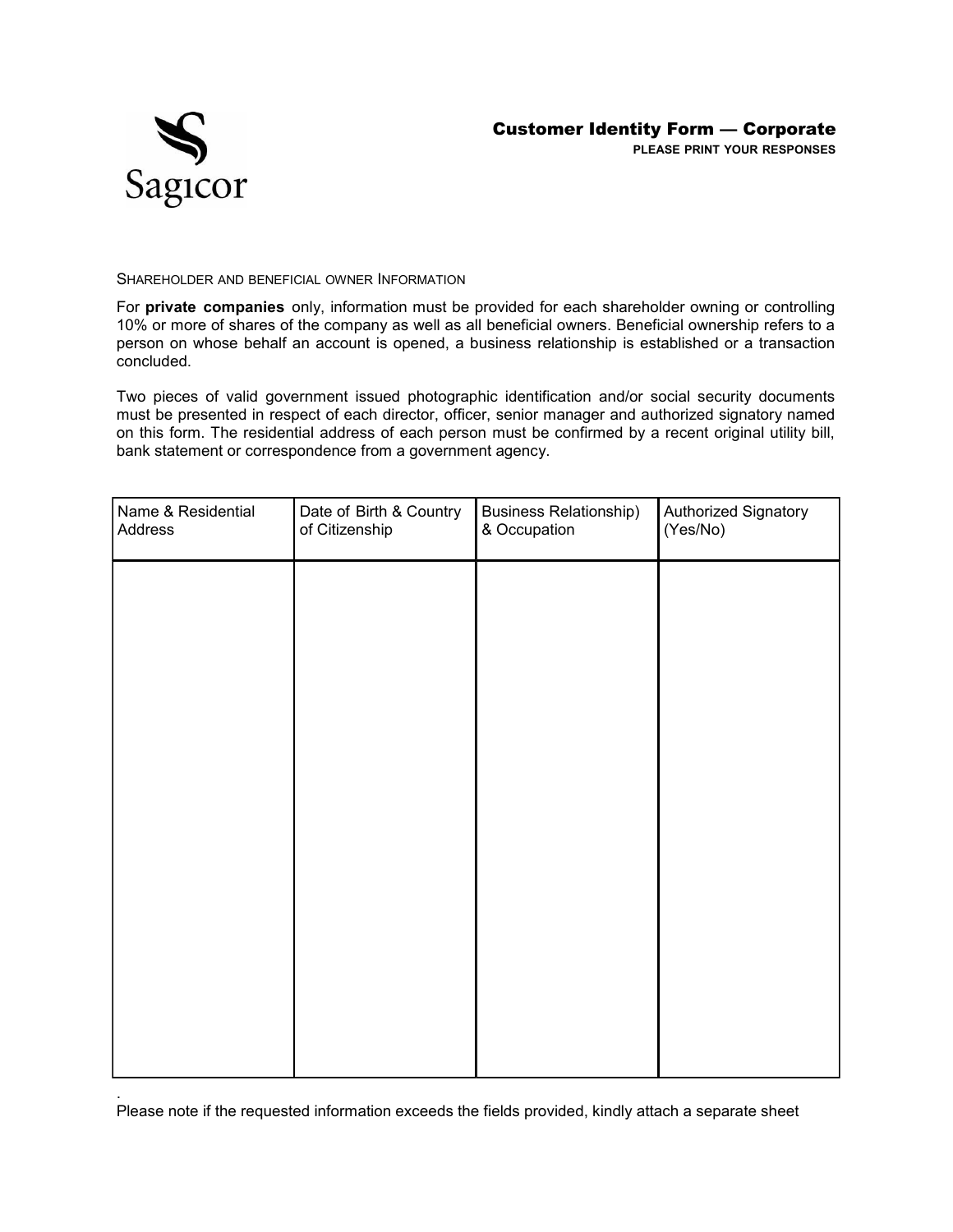



M**ISCELLANEOUS** INFORMATION

Is any director, shareholder, senior manager, officer, account signatory or beneficial owner, a current or former (if former, please provide period during which position was held) Head of Government, Head of State, Member of Parliament or other senior political party official, senior military personnel, member of the Judiciary, senior executive of a state owned corporation or family member or close associate of such a person?

| Yes |                                       | No |
|-----|---------------------------------------|----|
|     | If Yes, please provide details below: |    |

 $\Box$ 

FINANCIAL INFORMATION

| Average Payment to the policy/account:<br>\$.                        | Yearly<br>Half-yearly<br>Quarterly<br>Monthly |  |
|----------------------------------------------------------------------|-----------------------------------------------|--|
| State the source of funds expected to be paid to the policy/account. |                                               |  |
| What is the purpose of the business relationship?                    | Insurance<br>Pension<br>Mortgage<br>Other     |  |

**SIGNATURES** 

KINDLY HAVE THE CORPORATE SECRETARY, AND A DIRECTOR OR ANY OTHER AUTHORIZED SIGNATORY SIGN BELOW TO CERTIFY THE VALIDITY OF THE FOREGOING.

|       | <b>PLEASE PRINT</b><br>YYYY/MM/DD |            |
|-------|-----------------------------------|------------|
| DATE: | DIRECTOR:                         | SIGNATURE: |
| DATE: | DIRECTOR:                         | SIGNATURE: |
| DATE: | DIRECTOR:                         | SIGNATURE: |